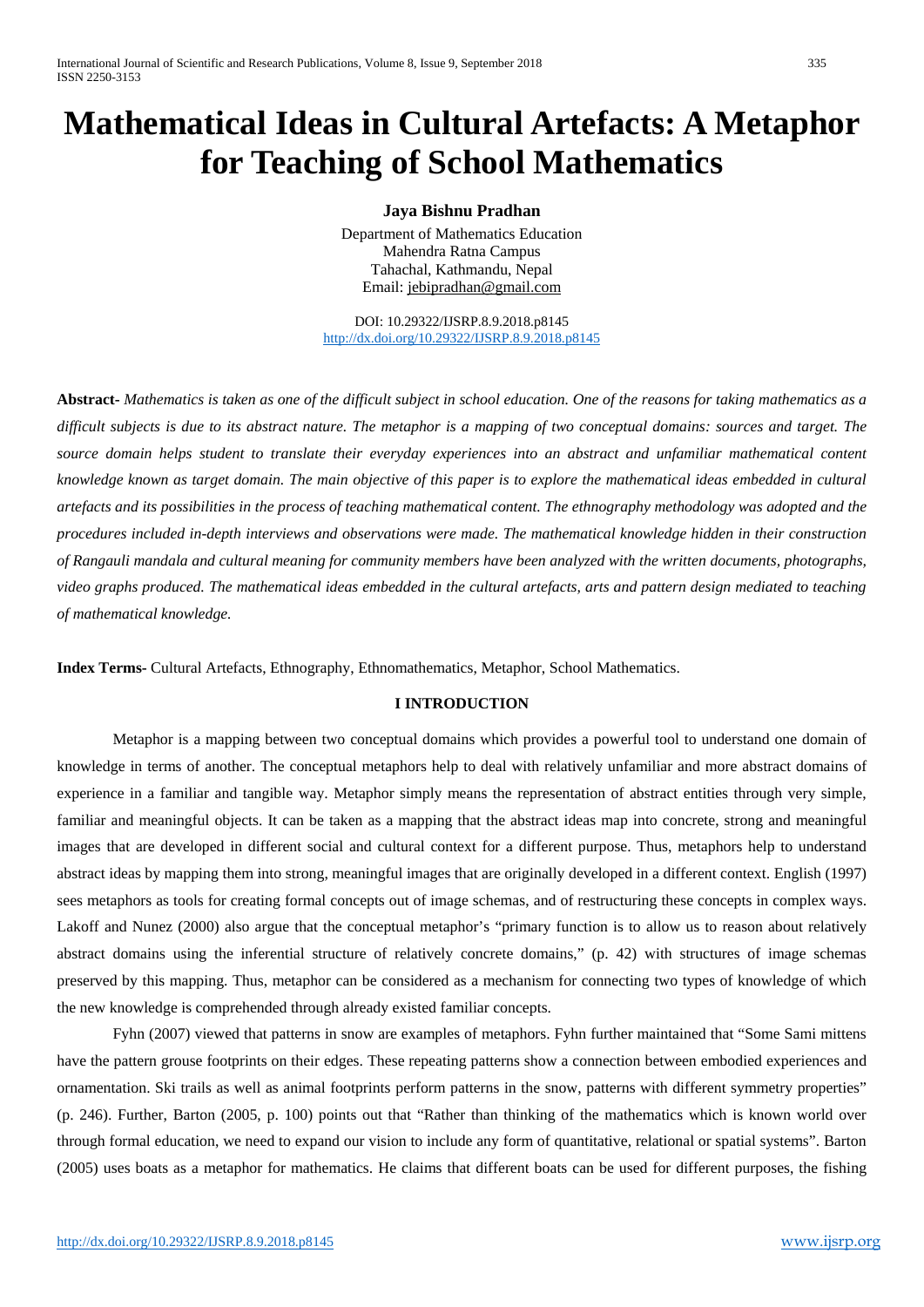boat can go to rocky places where the ferry cannot navigate and the ferry can travel under conditions too hard for the fishing boat. "It is the same world, but it is a different understanding. Neither is the truth" (p. 100).

Lakoff and Nunez (2000) discussed another type of metaphor called extraneous metaphors. According to them "…extraneous metaphor or metaphors that have nothing whatever to do with either the grounding of mathematics or the structure of mathematics itself. Unfortunately, the term metaphor when applied to mathematics has mostly referred to such extraneous metaphors" (p. 53). The staircase is an example of extraneous metaphor of the "step function" because when graphed the step function can look similar to a staircase. The image of staircase has nothing whatever to do with either the inherent content of the grounding of the mathematics, although the visual is a helpful reminder of how this function would look when graphed (Lakoff & Nunez, 2000, Bearden, 2012). Likewise, "Function is a machine" is a metaphor. The source domain of this metaphor is "machine" and the target domain is the mathematical concept of "functions". Extraneous metaphors can be eliminated without any substantive change in the conceptual structure of mathematics, whereas eliminating grounding or linking metaphors would make much of the conceptual content of mathematics disappear.

Cultural artefacts is anything created by the culture of particular group of people which provides information about the culture of its creator and users. Gueudet and Trouche (2009) extend the definition of artefact by introducing the term resources to encompass any artefact with the potential to promote the process of learning. In this vein, Bonotto (2007) viewed that the extensive use of cultural artefacts makes school mathematics more meaningful. There are different types of cultural artefacts which reflects the cultural identity of different groups of peoples. Some of them are dress, houses, stuffs, paintings, design, and patterns and so on. For him, the cultural artefacts, introduced into mathematics classroom are concrete materials, which children typically meet in real life situations. Those concrete materials can be the suitable tools to transfer from one domain to another domain of knowledge. In this paper, I explored mathematical ideas embedded in cultural artefacts of *Rangouli* mandala and its use as an instructional materials that mediated the teaching and learning of school mathematics.

#### **II RESEARCH QUESTIONS**

This study was intended to explore the cultural artefacts and its pedagogical implications to assist students in enhancing their understanding of mathematical concepts at basic level of education. Considering these, the following research questions were formulated:

- 1. What are the ethnomathematics embedded in *Rangoli* design?
- 2. What mathematical concepts does teacher teach from cultural artefacts in mathematics classroom?

## **III METHODS AND PROCEDURES**

The main objectives of my study were to explore mathematical ideas embedded in the cultural artifacts of *Rangouli*  mandala and to analyze its possibilities in the process of teaching school mathematics. To do this, I have chosen to use qualitative research method, as I wanted to make sense of the complex world of the mathematical ideas and knowledge embedded in the outof-school context of the students. Qualitative research relies primarily on the collection of qualitative data. It is a field of inquiry that crosscuts disciplines and subject matters (Denzin & Lincoln, 2005). In my study, I chose qualitative research design as I want to make sense of the complex world of the cultural artefacts, mathematical knowledge embedded in the *Rangouli* mandala and its implications in teaching of school mathematics. It would not be possible for me to quantify such ideas, perceptions and knowledge in figures and numbers. The mathematical ideas embedded in cultural artefacts and people's feeling, beliefs, perception, attitudes understanding etc. regarding their activities cannot be captured and converted quantitatively.

Ethnography is a qualitative research methodology that seeks to understand human behavior within its own social setting. It is a process which combines the knowledge of participants who belong to certain cultures and the skills of the researcher or the ethnographer (D'Andrade, 1981). Thus the ethnographic research is an amalgam of participant observation and many of the characteristics of nonparticipant observation studies as well in an attempt to acquire as holistic picture as possible of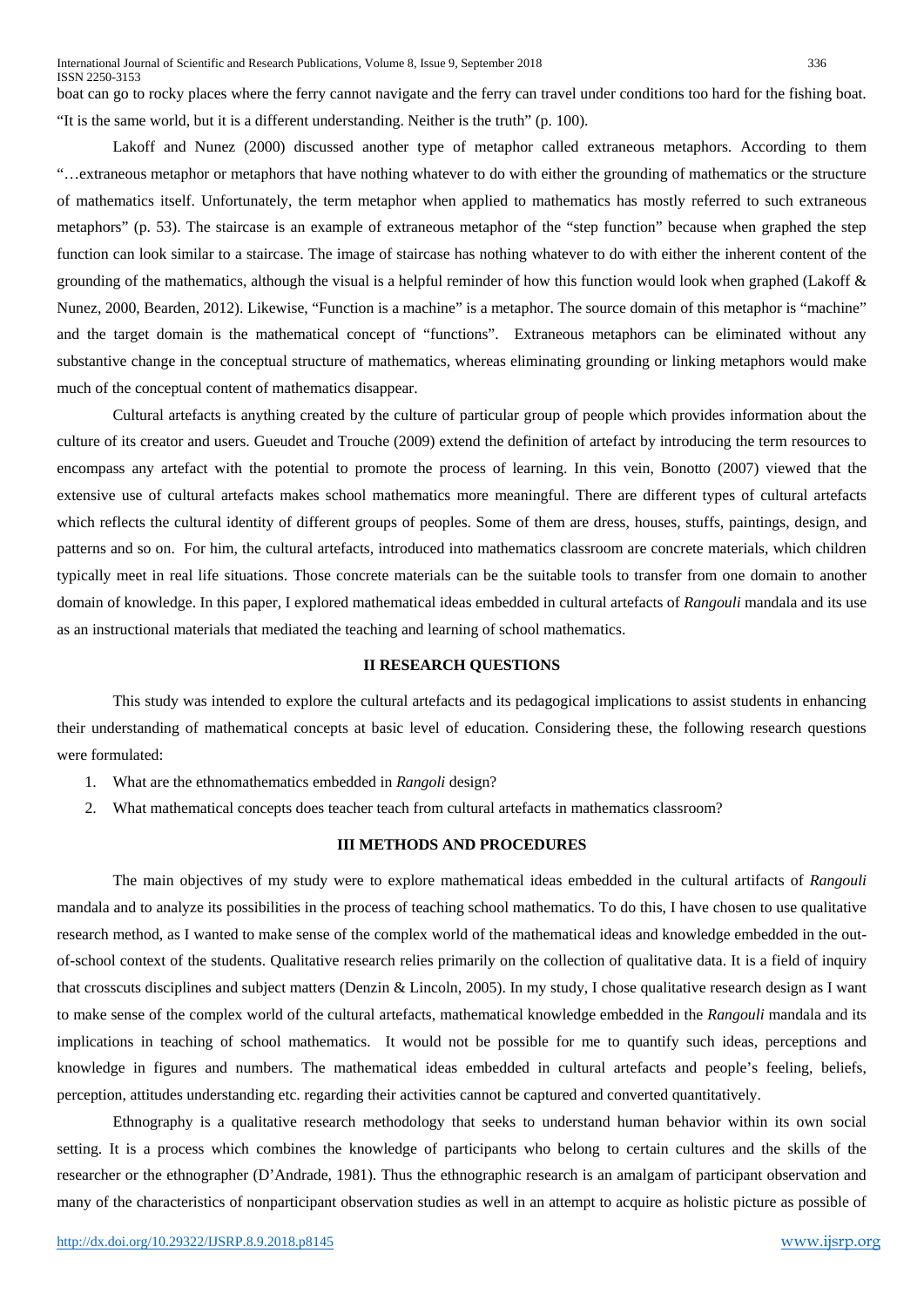a particular society, group, institution, setting or situation. To carry out my research objectives, I used in-depth interviews and non-participant observation. I prepared an interview guideline and observation protocol for parents and teachers so that it would be easier for me to generate the data in the fields (Creswell, 2009).

Interviewees were asked some questions and based on their responses another question was asked to get information for the study. Interviewees were allowed to speak freely about their feelings. Because taking notes can interfere with the flow of conversation, a voice recorder was used by the researcher to record all the responses from participants of interview. I carefully recorded all the possible conservations with the help of the video camera and take field notes as much as I could. My data generated from the out-of-school culture reflect how much they are rich in terms of ethnomathematical ideas and knowledge. I collected the data from the multiple sources during the course of my study. I reviewed all of the data gathered from the multiple sources of data (Creswell, 2009) and then organize it into categories or themes that cut across all of the data sources. And then, I converted the conversations and interviews into manuscripts so that I could easily analyze and interpret them.

The main task in the research is to analyze and interpret the data that I collected from the field. After observing the data, I linked with many possible theories to interpret them. I triangulated the data, triangulated the theoretical closures and gave meaning to my findings. In this process, I tried to produce the accurate descriptions of the contents. Interpretation involved attaching meaning and significance to the analysis, explaining descriptive patterns, and looking for relationships and linkages among descriptive dimensions. In my study, the cultural artefacts in the students' community and their ways of understanding the natural phenomena, and their ethnomathematical knowledge were analyzed with the notions of pluralism. In this study the analysis of the research was validated and make more reliable by triangulating the statements among the research participants, their ways of presenting the text in the several times of data collection periods.

### **IV MATHEMATICAL IDEAS EMBEDDED IN CULTURAL ARTEFACTS**

Nepal has rich cultural traditions and peculiar rituals. *Rangauli* is a symbol of good fortune. Rice powder used for *Rangauli* drawings provides nourishments for smaller animals, such as birds and ants. This is a symbolic act of showing the necessity of sharing and maintaining proper relationships with others. It also reinforces the respect for nature and relationship with other human beings and animals. This art form is almost exclusively practice by Hindu women. Rangauli has been constructing as cultural product from generation to generation in a process of craft model approach.

The *Rangauli* mandala is constructed in the occasion of *Dipawali*. The *Rangauli* is drawn by the rice flower including seven different colors and seen on the floors of buildings and in front of worship room (*Puja Kotha*). This drawing requires different geometrical patterns and spatial reasoning. The number of concentric circles, symmetries, vertical and horizontal reflections and rotations etc are found in the *Rangauli* mandala. The different colorings are also associated with this drawing. Regarding the construction of *Rangauli* mandala, I asked to one of my research participant  $P_1$ , how to draw a mandala pattern. She replies:

> *The mental images of the pattern motive to draw a Rangauli mandala. The cognitive map of the mandala is important things for that. We start from a point and draw some concentric circles. Anyone can draw different shapes inside the regions in*



**Figure 1**. *Rangauli Mandala*

*concentric circles. Some may draw an eight-pointed star or eight petals of a lotus as per their choices.* 

From the interview with  $P_1$ , I have come to know that the construction of mandala is a mental construction. Embodied cognition of the creator of the mandala help to perform their task. They have already shaped the image of the mandala in their mind. However, the different geometrical pattern found in their construction is largely hidden from the participants. And the ways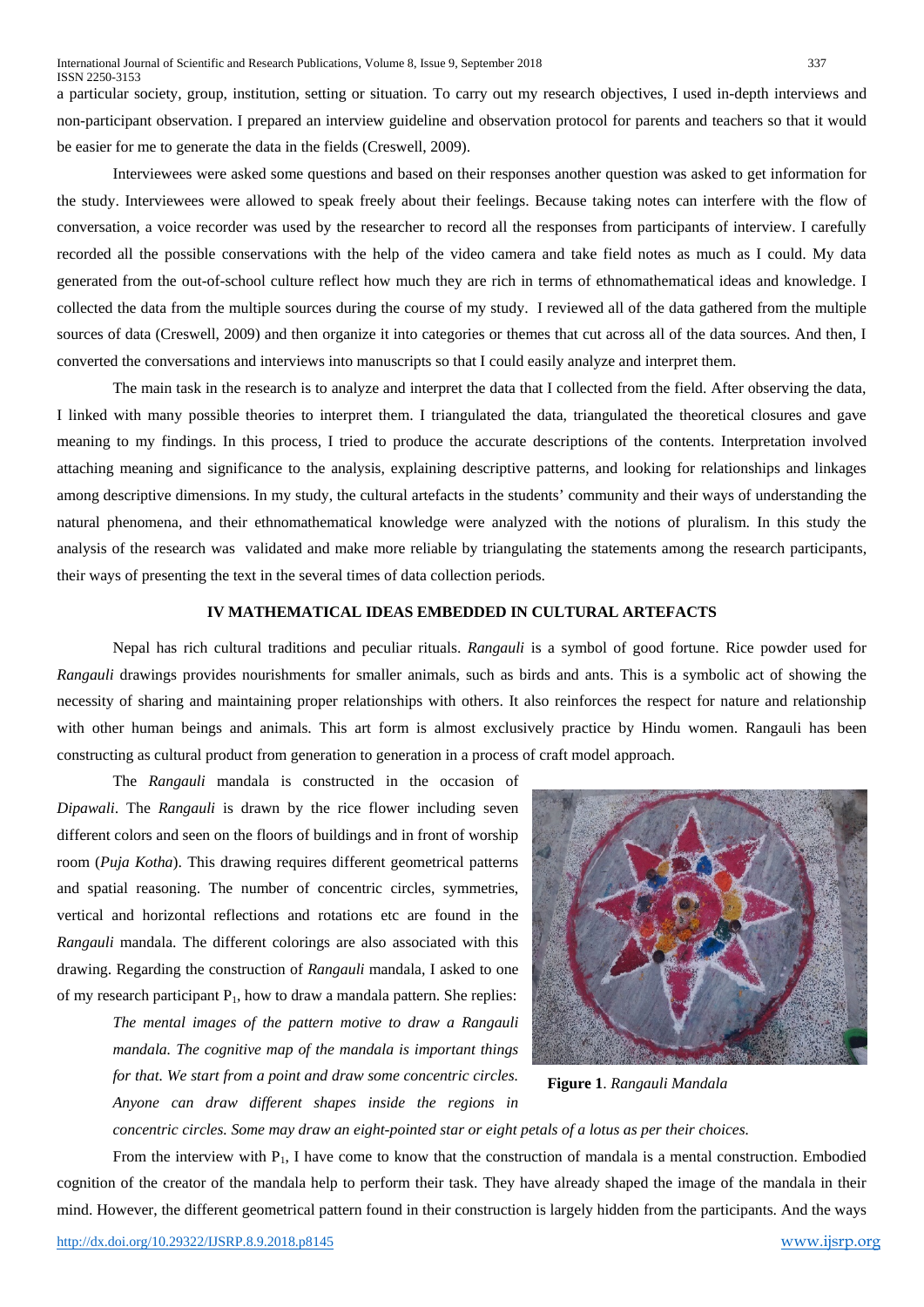of drawing of such cultural arts and artefacts is craft model approach. The figure 1 was the mandala constructed by  $P_1$  herself in front of main doorways of house. I also asked her that how to draw the eight-pointed star. She had already done this before I meet to her but said that she would work it out. She started with a rough diagram. The process of her drawing was that first, she draw a circle, and then she first divide the circle in four equal parts by drawing two mutually intersecting lines. Further the four parts be divided in to another halves by bisecting the quadrants. She draw a concentric circles with larger radii than previous one. She made isosceles triangle whose vertex at the circumference of the outer circles and the base at the inner circles.

From the observation of rough sketch of the ways to drawing an eight-pointed star, I have come to know that they are practising sophisticated mathematical ideas in the process of constructing mandala. I asked another research participants  $P_2$  about the knowledge they learnt to construct such beautiful artefacts and her mathematical ideas associated with it. She replies:

*I learnt to make this artefact by observing the ways of drawings of my mother as in the same of how these children observing patiently to my activities here. First I draw a sitting place for goddess Laxmi at the centre as we are going to worship the goddess. Then I drew some larger circle and eight petals of lotus as we believe that she likes to lye over the lotus flower.* 



**Figure 2**. *Process of Construction of Mandala*

The *astamatrika* or eight-pointed star has great significance and has religious meaning in Hindu culture. The *Rangauli* drawing involves complex mathematical activity and strategic understanding of spatial reasoning. It is important to explore the hidden mathematical ideas in the process of constructing such cultural artefacts. For that, I have conducted interviews with some people who are constructing such artefacts as their cultural tradition. On the basis of an interview with some people and observations of ways to construct as their cultural tradition, I have come to know that they possess sophisticated mathematical ideas of concentric circles, coordinate axes, and symmetry in the process of construction of the mandala. The common practice of creating mandala is based on the concept of both bilateral and rotational symmetry. The different colorings are also associated with drawing. The *astamatrika* or eight-pointed star has great significance and has religious meaning in Hindu culture. The creation and perception of the pattern have a logical as well as aesthetic component (Ascher, 1991). The use of mathematics in the arts and design makes the things pretty and aesthetic (Hardy, 1978). Every beautiful thing in the world possesses the mathematical properties, and the images possess the golden ratio. If we observed patiently the objects, many mathematical ideas of ratio and proportion, symmetry, tessellations, reflection are found. However, the designers and workers might not have formal mathematical knowledge.

#### **V POSSIBILITIES OF INCORPORATION IN MATHEMATICS TEACHING**

Teaching mathematics becomes more interesting if the contents are related to the students' familiar environments. Students' everyday interaction with the cultural environment provides more opportunities to interact and conceptualise mathematical ideas. The cultural environment activities and artefacts of the students involve a lot of mathematical knowledge and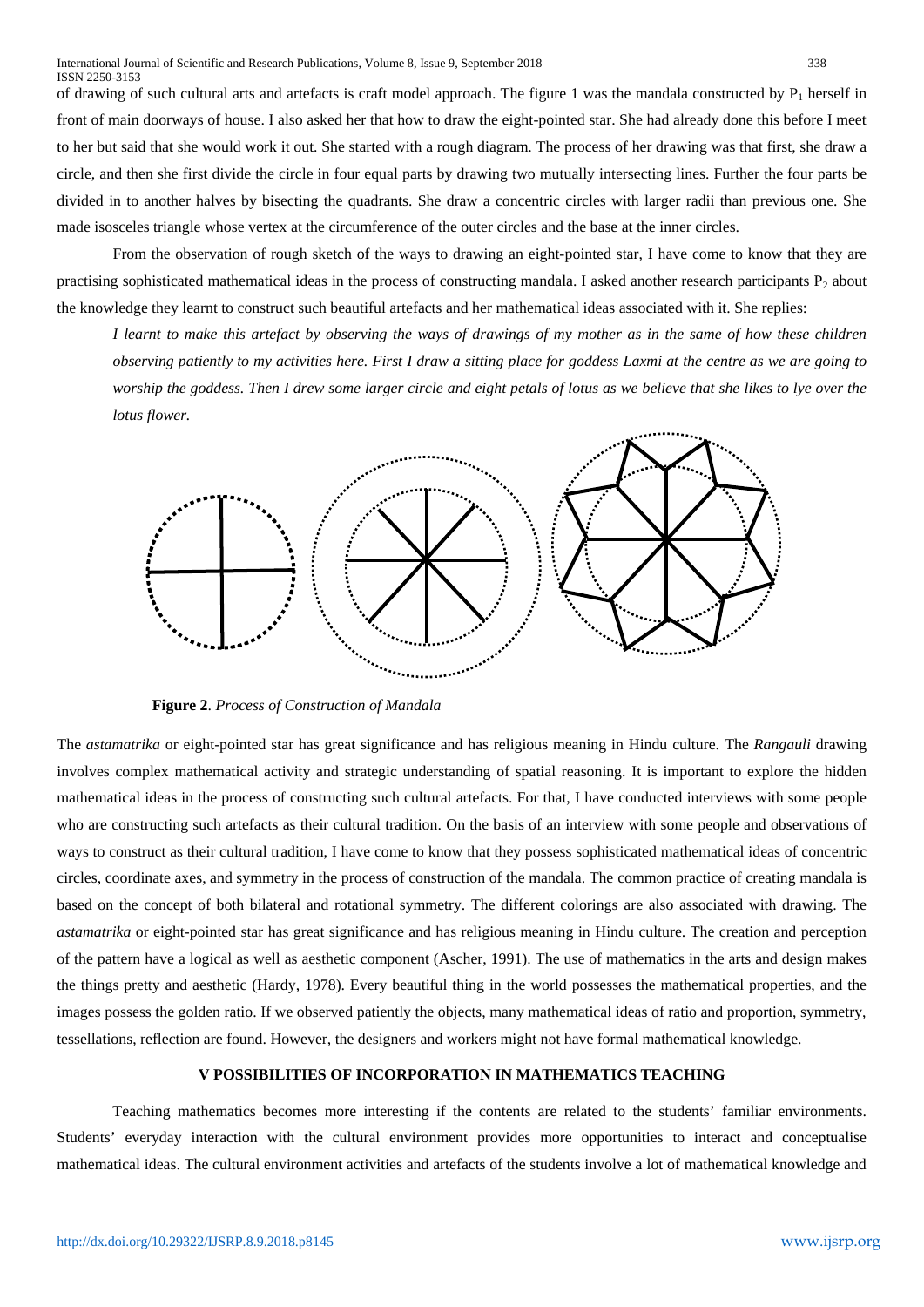ideas. The mathematical ideas embedded in the students' cultural environment which is familiar to the students provide a good environment to learn. This environment plays important tool to communicate mathematical ideas.

Mathematical ideas and thinking are embedded in every environmental activity of a group of people. However, the mathematical ideas they possess in order to perform their everyday job remains largely hidden. Mathematical anthropology uses mathematical modeling in historic, ethnographic, and material culture studies to describe material and cognitive patterns of certain group of people (Eglash, 2001). In this vein, Rosa and Orey (2010) viewed that mathematical modeling is a methodological tool that may be used in the ethnomathematical program. Ethnomathematics can reshape our greater cultural identity in a positive way by requiring the inclusion of a greater representation of the true mathematical practices and problems for a students' own community (D' Ambrosio, 1998; Zaslavsky, 1996). The people of the different culture around the world prevalence of symmetry in designing textiles, sand painting, wall painting, pottery, arts, and artefacts.

The mathematical ideas practiced in students' environmental context may be used as a cultural metaphor for the teaching and learning of school mathematics. The informal mathematical ideas and knowledge that practices and uses in the everyday activities are the sources domain for the understanding of abstract mathematical ideas. Thus, the ethnomathematical system of the cultural group can enable a better understanding of school mathematics. Regarding the possibilities of incorporation of cultural artefacts for teaching of school mathematics, one of my research participants  $T_1$  says:

*I believe that mathematics is evolve from the culture. The different group of people are using mathematical ideas implicitly in their profession. Their children are also doing same work what their parents do. Children are also using same kind of mathematics. But the real problem is to connect their mathematics to school mathematics.* 

Most of the research participants reported that mathematics originated from the cultural activities of different society, from different racial groups around the world. Different professional group of people are using mathematical concepts and ideas without knowing the meaning of mathematics. My data in the construction of the *Rangauli* mandala claims the embeddedness of hidden mathematical ideas on it. Their implicit mathematics knowledge of the group of people provide an opportunity to their children to learn mathematics in the classroom. Our school pedagogy has given much importance to rote learning and it is not converged with the ways of knowledge generation and distribution of the local people (Pradhan, 2017). Thus, I observed that the pedagogy we adopt in school does not acknowledge out-of-school knowledge of the students. However, the pedagogy used in outof-school context was the craft model approach, which is common to the knowledge generation and distribution. This involves participatory and cooperative approaches in which they learn with the help of their parents as Vygotsky sees learning as an activity in which shared mathematical meanings are constructed socially. Thus, the mathematical ideas embedded in out-of-school context and the pedagogy they use could be the powerful metaphors for the teaching and learning of school mathematics. Teachers who have children cultural background and funds of knowledge can link in the classroom. In same vein, another research participant  $T_2$  viewed that

*I never felt that mathematical ideas can be found in the out of school culture. However, mathematics is the cultural product. How can school mathematics be taught to the students' taking help of their home cultural activities becomes problematic task.* 

Other research participant  $T_3$  opined that:

*We teachers do not have time to think about to make mathematics teaching more culture friendly because of the overloaded curricula and over duties in classroom teaching.*

Connecting with same question, other research participants questioned that how teacher can think his lesson more culture friendly if they do not have sufficient time to manage. But, other teacher gives serious limitations of the teachers to make their class more culture friendly. Time is not the problem at all to use cultural metaphors in the teaching and learning of school mathematics. Attitude and knowledge of the teachers about the cultural metaphors for teaching school mathematics is more problematic. But the problem is that the lake of ideas on the selection of cultural metaphors for the teaching of particular content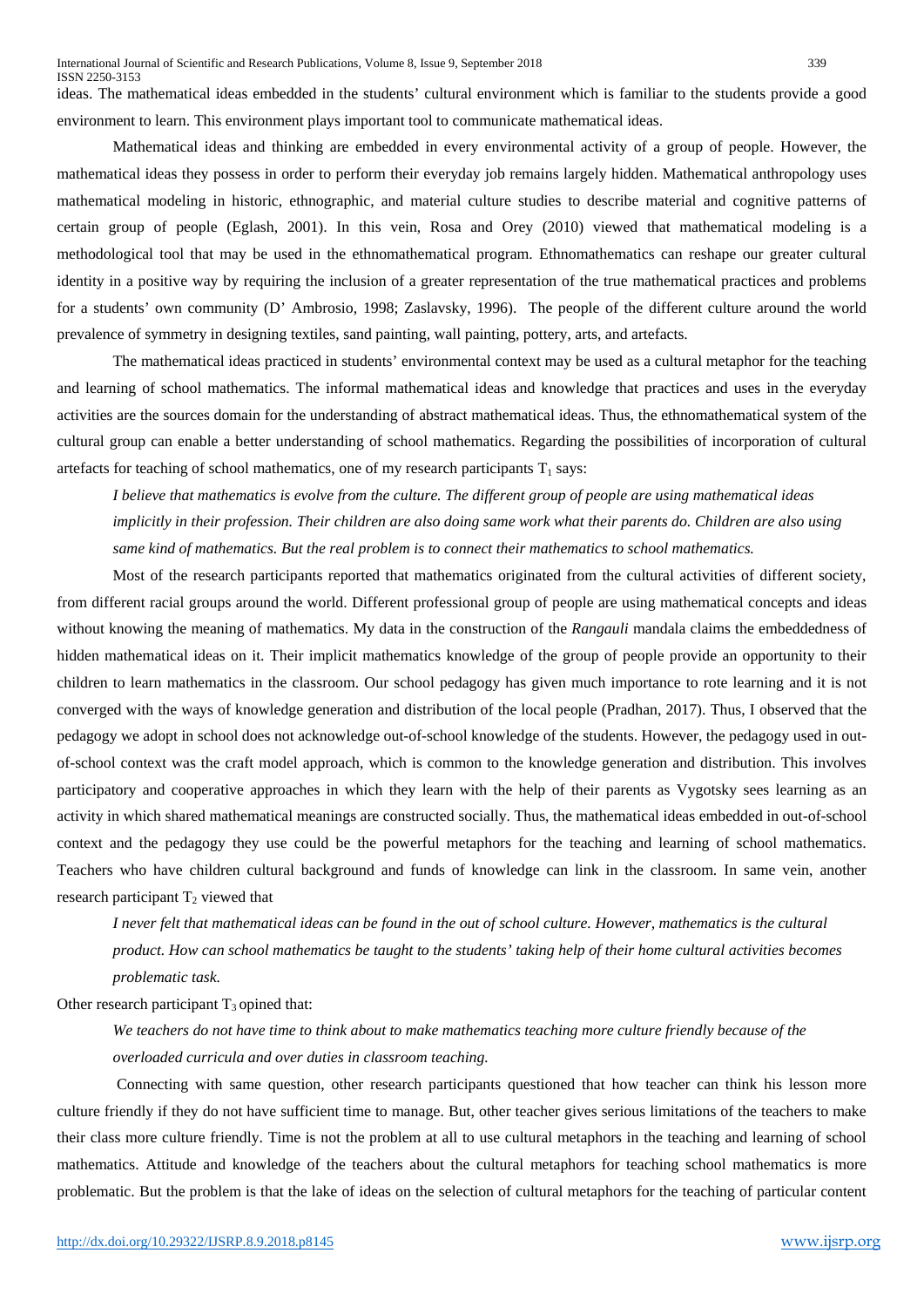International Journal of Scientific and Research Publications, Volume 8, Issue 9, September 2018 340 ISSN 2250-3153 of school mathematics. The teacher of mathematics need not to think about the cultural metaphors for teaching and learning. They believe that incorporation of culture friendly pedagogy need more time and extra effort to classroom teaching. With regarding to

the use of cultural metaphors for the teaching of school mathematics, my research participant  $T_1$  opined that:

*The use of cultural metaphor in the mathematics teaching is evident. But we are unable to use it in our classroom teaching. How can a teacher who have responsibility of taking five to six periods in a day can manage their own class from culture friendly pedagogy? How to prepare class with the view of cultural metaphor for certain mathematical content? If a teacher has one or two periods of responsibility, then s/he can think about which cultural metaphor fitted most appropriately.* 

Most of my research participants agreed with the view of  $T_1$  They all accept the importance of cultural metaphors for the conceptual understanding of the mathematical concepts. The incorporation of cultural metaphors in the process of teaching and learning of mathematics enhances mathematical understanding to the students. From the interaction of my research participants, it was found that there are a lot of informal mathematical ideas present in the construction of *Rangauli* patterns. Those mathematical ideas are the effective metaphors to develop spatial reasoning and communicate the abstract mathematical ideas. I found that the teachers were using ethnomathematical ideas of a different group of people as a metaphor in the process of teaching and learning of classroom teaching.

## **VI CONCLUDING REMARKS**

There are different cultures and traditions in every society. The significance and rationale behind the cultural arts and artefacts are almost unknown in reference to the mathematical concepts, ideas and knowledge; though the different group of people have been engaged for a long time. The people has implicit mathematical knowledge while performing their everyday job. The way that they construct is usual activities but possesses high mathematical concepts from the eyes of ethnomathematics. Using ethnomathematics as the pedagogical tools in the mathematics classroom help students learn not only mathematical concepts but also cultural elements.

The cultural artefacts regarding mathematical ideas are considered as the cultural metaphors for the teaching and learning abstract concepts of mathematics at the basic level of education. The mathematical ideas practising in students' environmental context may be used as cultural vehicles for the teaching and learning of school mathematics. The informal mathematical ideas and knowledge that practices and uses in the everyday activities are the source domain for the understanding of abstract mathematical ideas. Thus, the ethnomathematical system of the cultural group can enable a better understanding of school mathematics.

#### **ACKNOWLEDGEMENT**

This paper is the outcome of field data based on my Ph. D. study. I would like to acknowledge my supervisor Prof. Dr. Hari Prasad Upadhyay, Co-supervisor Prof. Dr. Bidya Nath Koirala for their continuous and untiring support until this stage. I would like to extend my special thanks to all the research participants: parents, teachers and students for their support and cooperation to carry out this study.

#### **REFERENCES**

- [1] Ascher, M. (1991). *Ethnomathematics: A multicultural view of mathematical ideas.* Pacific Grove, CA: Brooks/Cole Publishing.
- [2] Barton, B. (2005). Mathematics and language: Divergence or convergence? In C. Bergsten & B. Grevholm (Eds.), *Conceptions of mathematics*. Proceedings of NORMA 01. The 3rd Nordic Conference on Mathematics Education, (pp. 96–104). Linköping: SMDF.